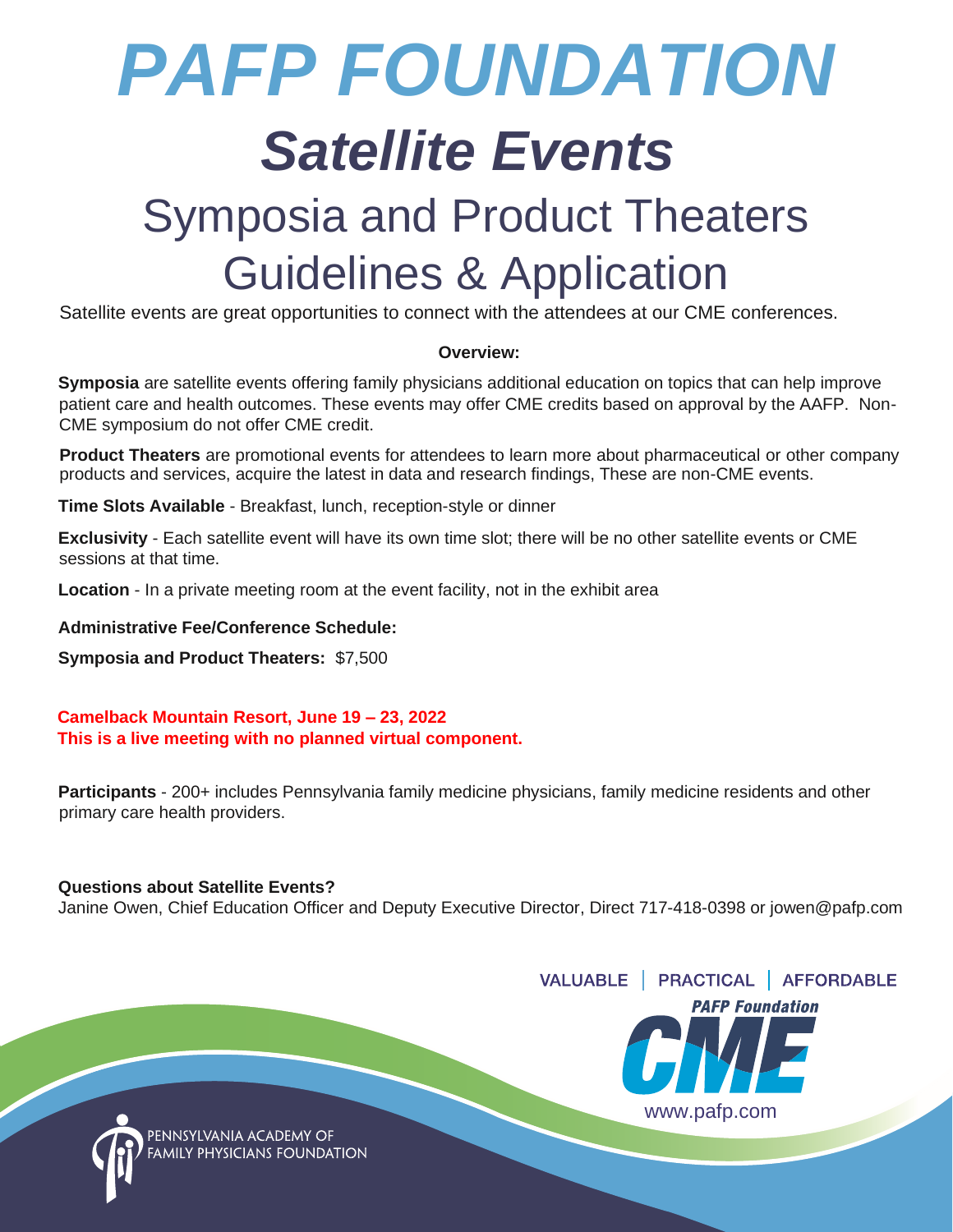#### **GUIDELINES FOR SATELLITE EVENTS - SYMPOSIUM OR PRODUCT THEATER**

**Symposia applicants** whose events are approved may offe[r](http://www.aafp.org/content/en/home/cme/cmea/cmerequirements/prescribedcredit.html) [AAFP Prescribed credit,](http://www.aafp.org/content/en/home/cme/cmea/cmerequirements/prescribedcredit.html) CME application forms must be completed online via the AAFP website<http://www.aafp.org/online/en/home/cme/cmea.html> [a](http://www.aafp.org/online/en/home/cme/cmea.html)nd additional AAFP fees apply. Please note: Compliance with all AAFP, ACCME, AMA guidelines are required for CME events. Visit [www.accme.org](http://www.accme.org/) [f](http://www.accme.org/)or the guidelines in their entirety.

#### **Available Slots:**

Breakfast (1 hr); Lunch (1 hr); Dinner (no time limit) Reception style (1 hour max)

#### **Each slot is exclusive – there will not be any other satellite events or CME sessions during your time**

**slot.** 

#### **Terms & Administrative Fees:**

**Twenty-five percent (25%) of the administrative fee is due with your application.** In the event that your application is not approved, your funds will be returned. It is the responsibility of the CME or event provider (you) in this case to cancel any arrangements that have been made for the satellite event. The PAFP will not be responsible for any expenditure or other costs incurred by the provider or its agent(s) in planning or conducting the satellite event.

#### **Cancellation Policy:**

- If an event is cancelled by you after approval of the time slot, the 25% deposit will not be refunded. If the administrative fee has been paid in full, 75% of the fee will be refunded.
- If the balance due is not received within two weeks of the conference, your event will be removed from the agenda and PAFP Foundation will notify members that this event has been cancelled.
- Absolutely no refunds will be made within two weeks of the conference date.

#### **WHAT IS INCLUDED IN THE ADMINISTRATIVE FEE**

- Listing of your event on the PAFP web site and in pre-conference correspondence to attendees;
- List of conference attendees with addresses. No emails will be provided.

#### **WHAT IS NOT INCLUDED IN THE ADMINSTRATIVE FEE (Not applicable for virtual events)**

- Logistics (Food, Set Needs) On-site registration needs (if any)  $\cdot$
- Faculty
	- Additional marketing materials for the event, i.e. invitations, etc.
- Obtaining CME credit or fees for credit if being offered

#### **Note: Acceptance is at the sole discretion of the PAFP. PAFP reserves the right to refuse any application.**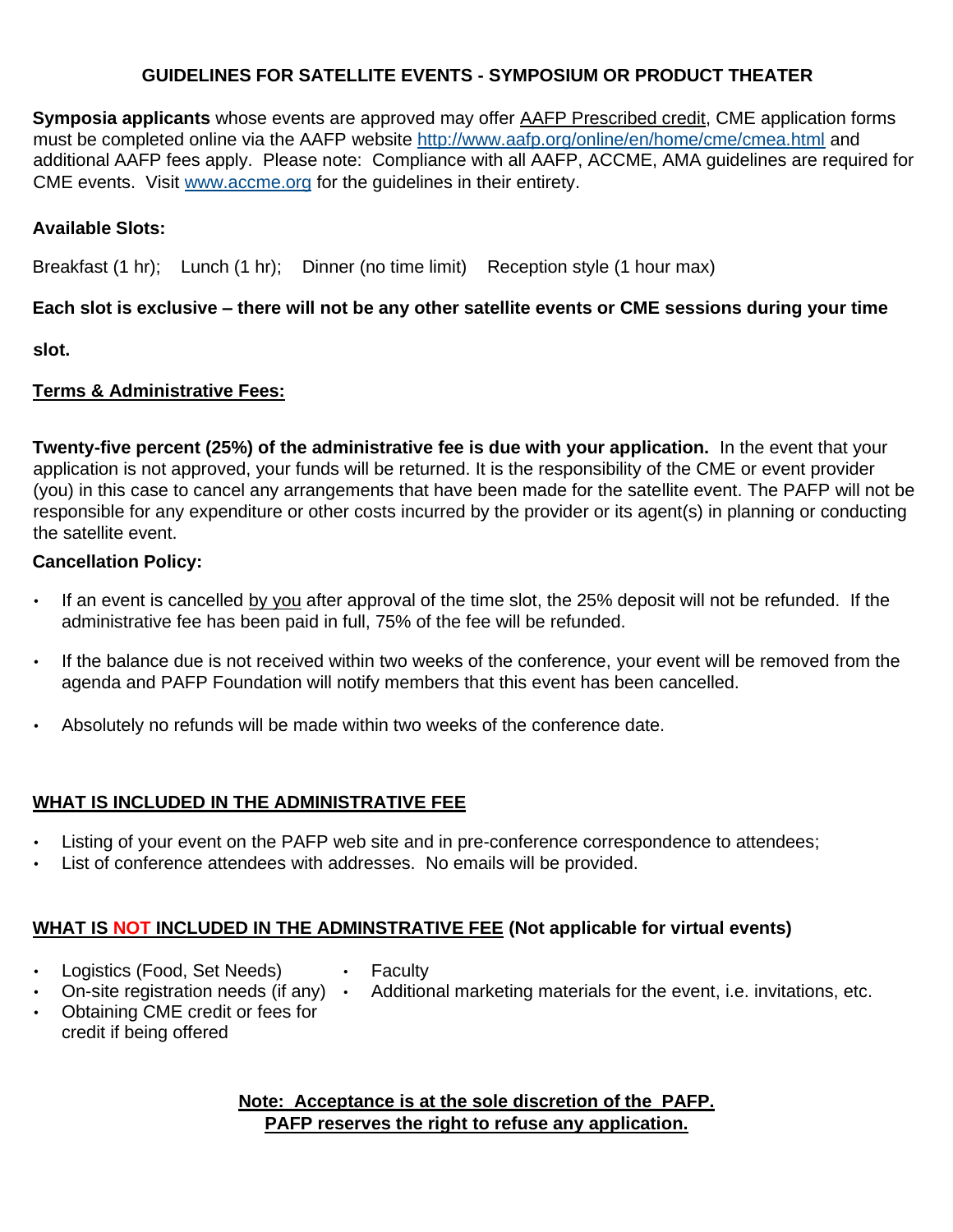#### **PROMOTIONAL MATERIALS MUST BE REVIEWED BY THE PAFP**

Satellite Symposia or Product Theaters must indicate that they are not planned or sponsored by the PAFP.

Use of the PAFP name, logo and or other images used in printed or online promotion is strictly prohibited. Promotional materials, on-site materials, or after-products cannot say the "PAFP CME", "presented in conjunction with the PAFP", "preceding", "prior to" or "endorsed by the PAFP".

**All announcements, invitations or solicitations, including envelopes, web sites, etc.** must receive PAFP approval prior to distribution or posting. **Please allow five days for proofing.** 

#### **Prior to submitting final proofs of promotional materials to the PAFP, please have the following items:**

- **All materials must show the following disclaimer statement on the cover/front page:** "This event is not a part of the official Pennsylvania Academy of Family Physician (PAFP) CME Conference. The content of this event and opinions expressed by the presenters are those of the sponsor/presenter and not that of the PAFP."
- Name of event provider and acknowledgment of supporter.
- Instructions to potential attendees about the registration procedure for your event.
- AAFP CME accreditation statement (for CME events only) as described on the AAFP website. This applies to print ads in *Keystone Physician* Digital magazine as well. (see below)

#### **PLANNING YOUR EVENT**

All Satellite events must be held at the conference facility. PAFP staff will secure space for your event. Please do not contact the facility to secure space. **No space for your event will be secured until after your application has been approved.** 

**On-Site Registration –** On site registration, if required, is to be managed by the host organizer or CME provider (You). Note that no physician or attendee information will be provided to you by PAFP after the event in terms of demographics, etc. Collection of this information if needed is solely your responsibility.

**Entertainment -** To maintain the focus on education and the research being presented, no entertainment or performance, live or otherwise, may be offered before during or after your event.

**Signage** - PAFP staff will gladly place your signs appropriately if shipped to the facility in advance.

**Exhibit Table** – Feel free to distribute invitations, tickets, etc., from within your exhibit space, if applicable.

**On-Site Materials** - Please submit all handouts and slides by the stated deadline in the timeline that will be sent to you upon approval of your application. For CME Events only: Please see ACCME guidelines.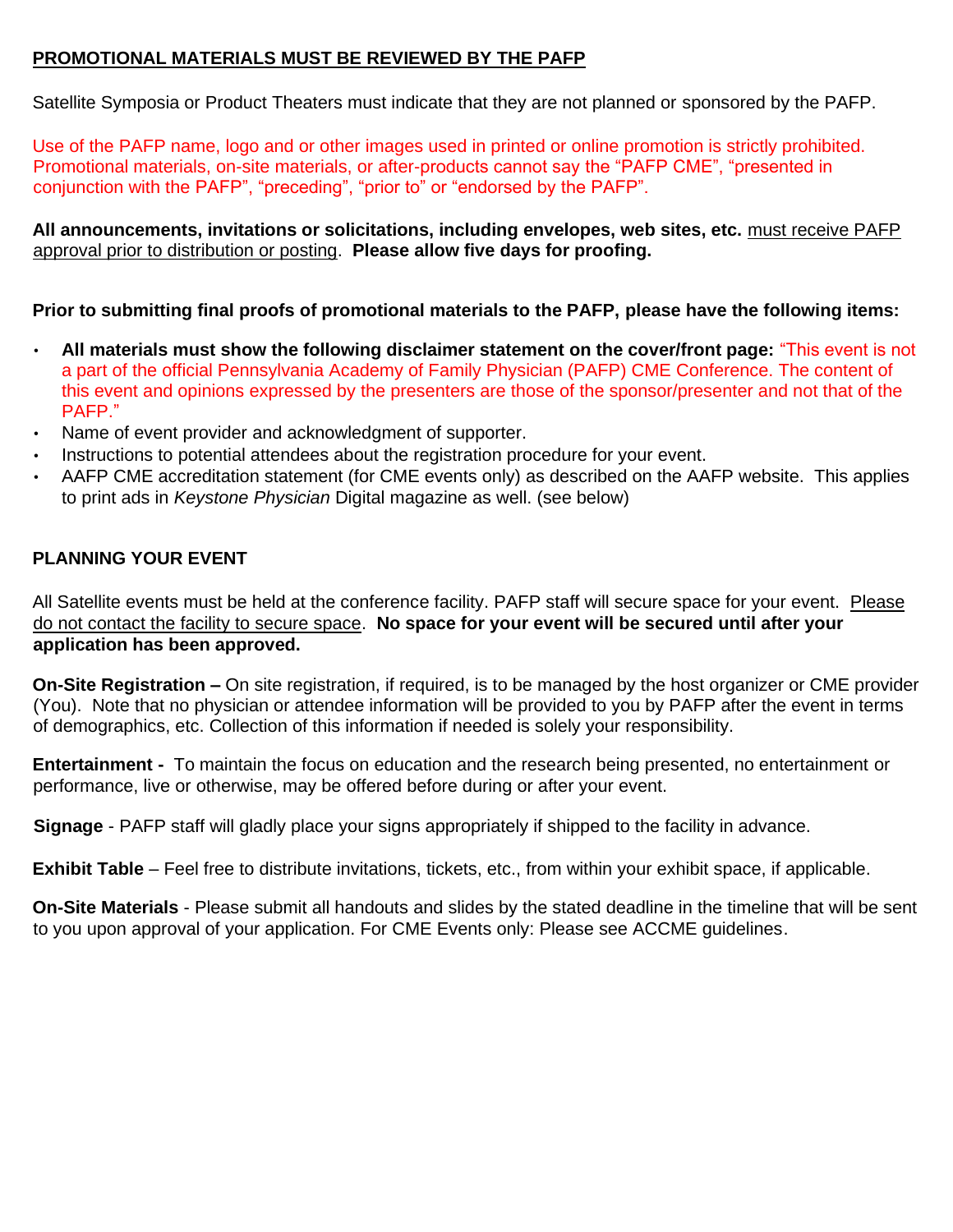#### **For CME events only: (Skip if not applicable)**

#### **COMPLIANCE POLICY**

The PAFP strictly adheres to all AAFP CME policies and guidelines. Please review these policies at [www.aafp.org](http://www.aafp.org/)

**Commercial Support Guidelines -** Commercial support can contribute significantly to the quality and accessibility of CME activities. The PAFP as a chapter of the AAFP requires that CME providers whose activities are accredited for AAFP CME credit comply fully with the ACCME Standards for Commercial Support, www.accme.org for the guidelines. Non-compliance with these guidelines for a CME Satellite event will disqualify you from further participation at PAFP Foundation activities. **CME providers are responsible for assuring all educational partners (activity organizers and commercial supporters) are knowledgeable about the guidelines and are committed to full compliance in their roles as well.** 

To protect the integrity and the quality of Satellite events and to ensure a successful outcome for all involved parties, the PAFP requires each Satellite Event provider to agree that they, their employees, facilitator(s) (if applicable), activity organizers and supporters observe all applicable AAFP, ACCME and AMA guidelines. Events will be monitored for compliance and penalties will be cited for, including, but not limited to, the following situations:

- Presenting content that is commercially biased, imbalanced, or scientifically unsound.
- Failure to make appropriate written disclosures of relationships to participants prior to beginning the activity.
- Failure to resolve conflict of interest prior to beginning the activity.
- Failure to maintain appropriate independence from the promotional goals and activities of supporter(s).
- Presenting a CME activity that involves sales or promotion or promoting products for unapproved uses.

These infractions will result in the provider being placed on a one year suspension with ineligibility to participate in any Satellite events during the next year's program and/or permanently losing the privilege of participation in future Satellite events

If a violation is noted, the PAFP will issue a written notice outlining all infractions and consequent penalties to the provider, the entity responsible for the event. The provider will be instructed to send letters to the organizer and supporter outlining the infractions and penalties and reviewing the importance of presenting unbiased, balanced, and scientifically sound content with full disclosure, resolution of conflicts of interest and appropriate independence from the promotional goals and activities of supporter(s).

If a provider is suspended and later merges with another organization, the suspension status remains in effect with the newly merged organization until the provisions for reinstatement are met.

The PAFP reserves the right to terminate an event at its discretion. In the event of such restriction or eviction, the PAFP will not be liable for any refunds, rentals, program or other related expenses. Further, PAFP reserves the right to reject any applicant for a symposium or product theatre in its sole discretion.

**Faculty Selection** - The CME provider is responsible for securing your faculty, and for communicating the requirement regarding all guidelines. **Please send a copy of the faculty confirmation letter communicating the above information to the PAFP one month prior to your scheduled event.** 

**After-Product Enduring Material -** If you wish to offer AAFP Prescribed credit for the activity, an *Application for Approval of Enduring Materials for CME Credit* will need to be submitted to AAFP. Fees apply. **No reference may be made to the PAFP CME when promoting the new CME activity.**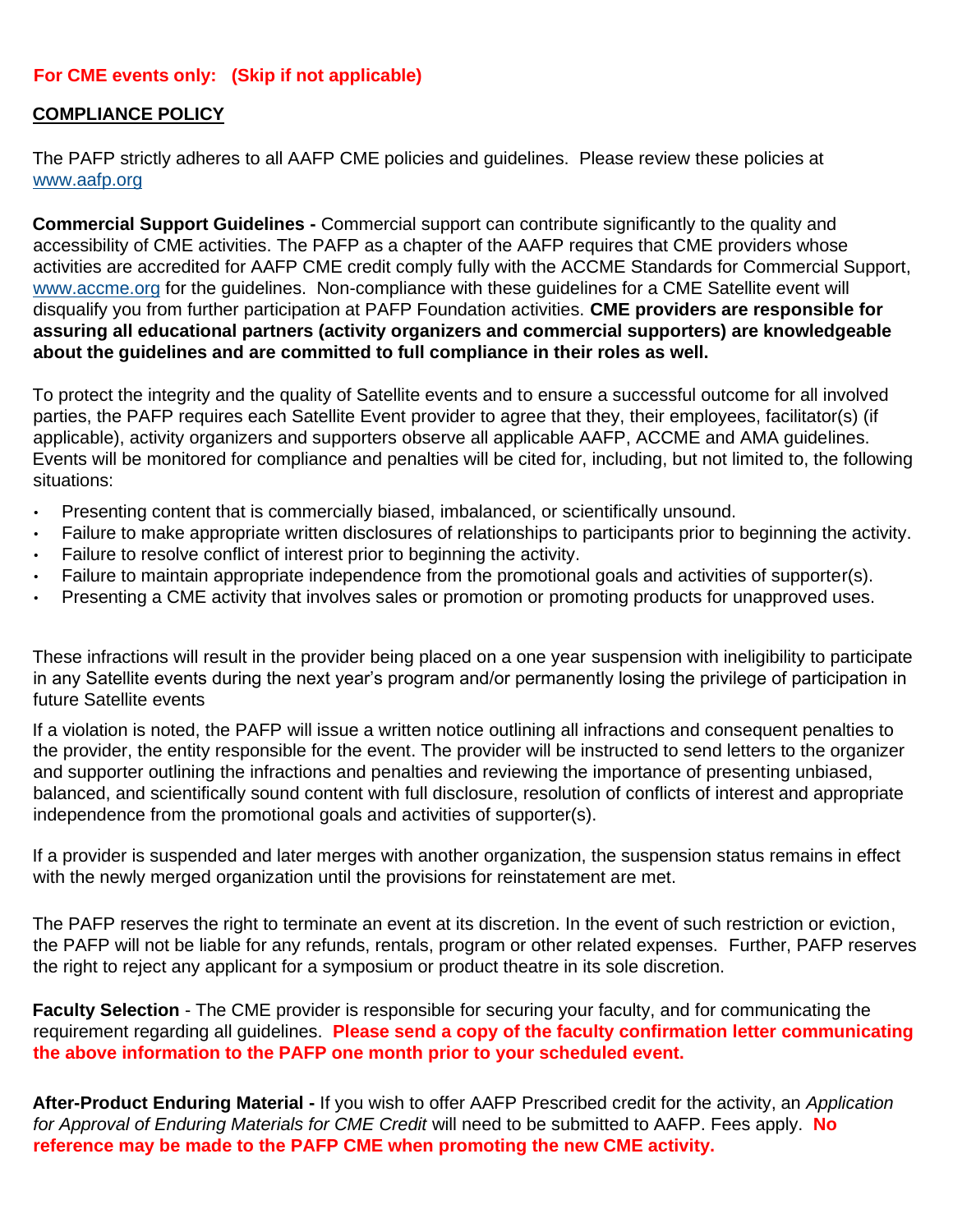#### **PAFP SYMPOSIUM OR PRODUCT THEATER APPLICATION**

|                      |                                                                                          | Application deadline – Because slots are filled on a first-come; first-served basis, early submission is |
|----------------------|------------------------------------------------------------------------------------------|----------------------------------------------------------------------------------------------------------|
|                      | recommended. No applications will be accepted within one month of the event.             |                                                                                                          |
|                      |                                                                                          |                                                                                                          |
|                      |                                                                                          |                                                                                                          |
|                      |                                                                                          |                                                                                                          |
|                      |                                                                                          |                                                                                                          |
|                      |                                                                                          | This is a ________ Symposium (educational focus) _________ Product Theater (promotional focus)           |
|                      | I would like my event to be held over ___breakfast ____ lunch ____ dinner ____ reception |                                                                                                          |
|                      | Symposium/Product Theater Information: (for use in PAFP promotional materials)           |                                                                                                          |
| Program Title:       |                                                                                          |                                                                                                          |
|                      |                                                                                          |                                                                                                          |
|                      |                                                                                          |                                                                                                          |
| Program Description: |                                                                                          |                                                                                                          |
|                      |                                                                                          | ,我们也不能在这里的人,我们也不能在这里的人,我们也不能在这里的人,我们也不能在这里的人,我们也不能在这里的人,我们也不能在这里的人,我们也不能在这里的人,我们也                        |
|                      |                                                                                          | ,我们也不能在这里的人,我们也不能在这里的人,我们也不能在这里的人,我们也不能在这里的人,我们也不能在这里的人,我们也不能在这里的人,我们也不能在这里的人,我们也                        |
|                      |                                                                                          |                                                                                                          |
|                      |                                                                                          |                                                                                                          |
|                      |                                                                                          |                                                                                                          |
|                      |                                                                                          |                                                                                                          |
|                      | Significance to primary care/relevance to current data or market:                        |                                                                                                          |
|                      |                                                                                          |                                                                                                          |
|                      | Intended speaker(s), please attach CV/resume/brief bio                                   |                                                                                                          |
|                      |                                                                                          |                                                                                                          |
|                      |                                                                                          |                                                                                                          |
|                      |                                                                                          |                                                                                                          |